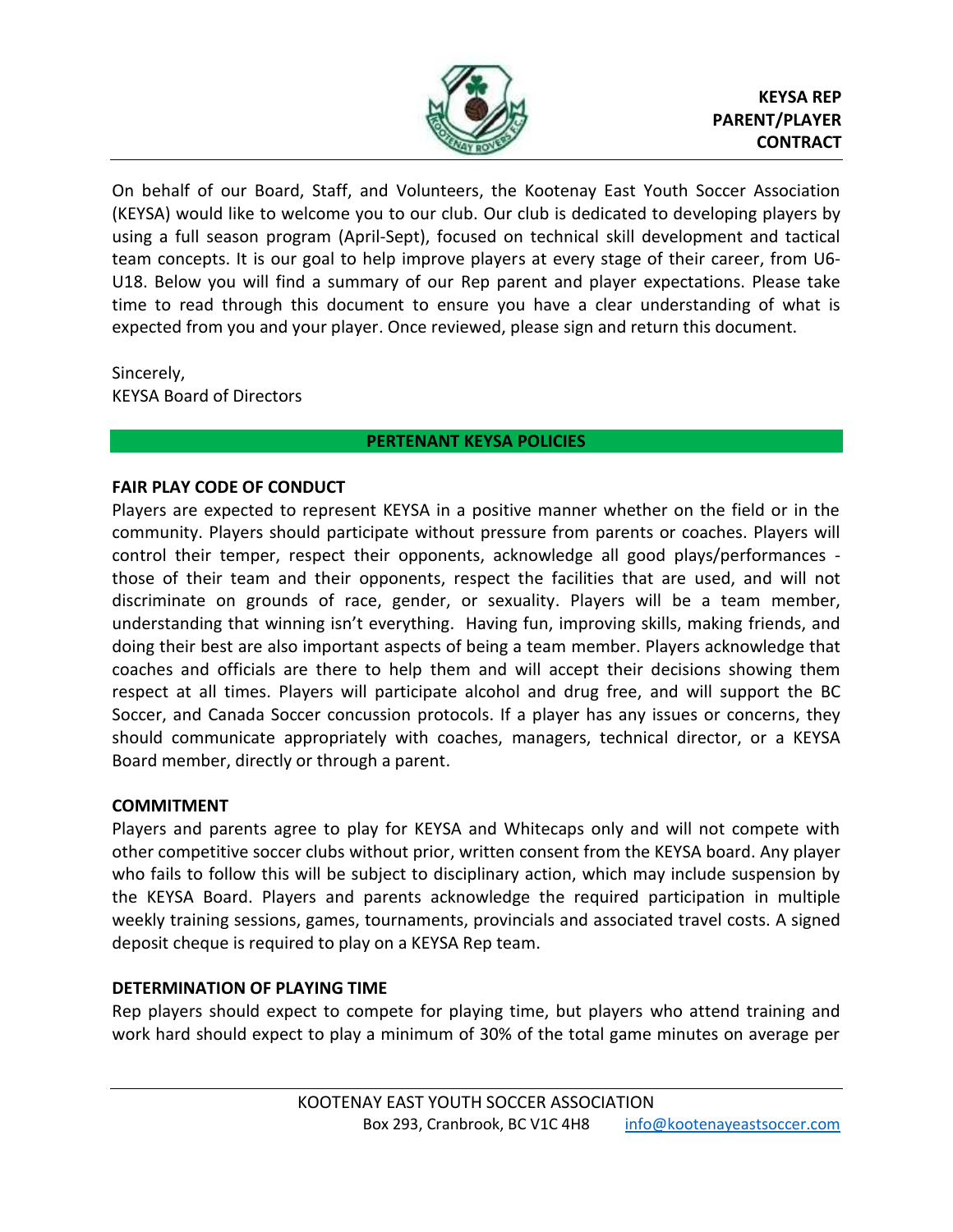

season. Playing time is determined by: training attendance, performance on the field, and work ethic/behavior in games and training.

## **PLAYER EXPECTATIONS**

**SPORTSMANSHIP**: All players are expected to conduct themselves in accordance with the KEYSA *FAIR PLAY CODE OF CONDUCT*, in a sportsmanlike manner during training, games and at any club events. Any player who fails to do so will be subject to disciplinary action, which may include suspension by KEYSA Board.

**ATTENDANCE**: Players are expected to attend all scheduled training sessions. Any player that is consistently unable to attend training sessions can be subject to a reduction in playing time. Players are expected to attend all scheduled games, tournaments, and provincials should their team qualify.

**ATTIRE**: Players are expected to wear soccer appropriate apparel during training sessions and games. All players will be required to wear their KEYSA uniform kit for training and games. All players are required to wear appropriate equipment at all times on the field (see SAFETY section below).

**SAFETY:** All players shall conduct themselves in accordance with the KEYSA *FAIR PLAY CODE OF CONDUCT*. Safety is a core value within KEYSA. No player shall conduct them self in a manner that injures or has the potential to injury themselves or other players. Players will wear cleats and shin pads at all times on the field. Players will not wear watches, earrings, other jewelry, or hats while on the field. Contacts or sports glasses must be worn if your prescription requires. Standard glasses are not permitted.

# **PARENT EXPECTATIONS**

**CONDUCT**: Parents are expected to represent the KEYSA program in a positive manner at all times. Parents will support the KEYSA *FAIR PLAY CODE OF CONDUCT*, encourage sportsmanship, show respect and courtesy, and demonstrate positive support for all players, coaches, officials and spectators at every game and training. Parents will participate alcohol and drug free, and will support BC Soccer and Canada Soccer concussion protocol. Parents will not engage in any kind of unsportsmanlike conduct with any official, coach, player or parent. KEYSA assigned coaches/assistant coaches should be the only ones instructing players at games and training sessions. Any parent not meeting these expectations will be asked to leave the field and may be subject to disciplinary action including suspension from training or game attendance.